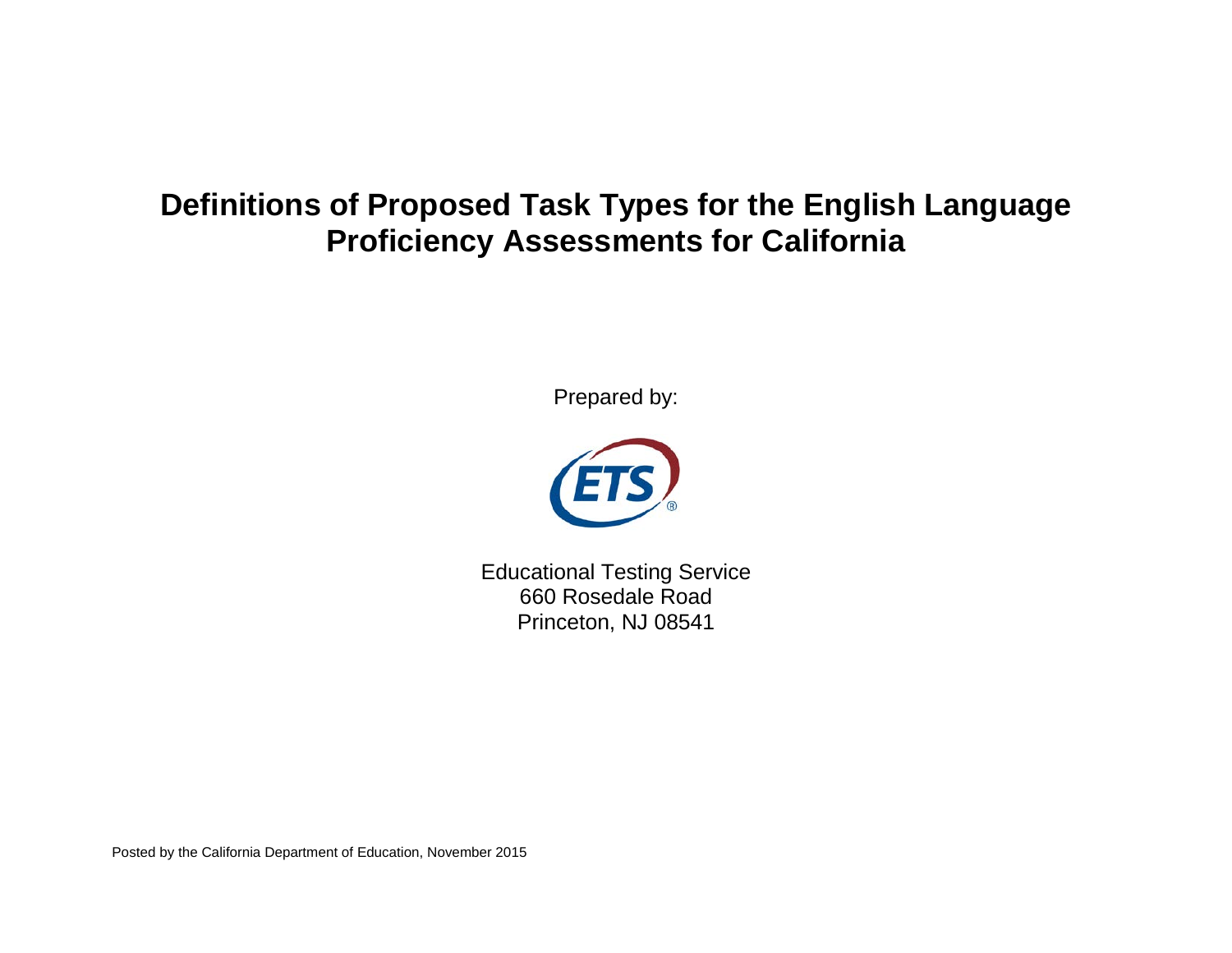The Definitions of Proposed Task Types (Definitions) is an interim document meant to accompany and provide context for the Proposed Test Blueprints for the English Language Proficiency Assessments for California during the current stage of test design.

This section consists of four tables that contain information about the task types in each of the four language domains of listening, speaking, reading, and writing. Three types of information will eventually be drawn from the Definitions document and incorporated into the test blueprints: (1) descriptions of the task types; (2) the alignment of the task types with the standards; and (3) the point value of each task type. Task types and standards may have different degrees of alignment. This document uses the terms "primary" and "secondary" to describe two levels of alignment. Primary alignment indicates that there is a close or strong match in terms of the language knowledge, skills, and abilities covered by both the task type and the standard. Secondary alignment indicates that there is a moderate or partial match between the standard and the item in terms of language knowledge, skills, and abilities. Unless otherwise noted as primary or secondary, all standards listed in the "intended alignment" column are "primary." Once the pilot test information has been incorporated within the test blueprints and the Item Writing Guidelines, the Definitions document will no longer be necessary. The test blueprints, and the Item Writing Guidelines that will be finalized after the pilot test, will serve as the vehicles for the relevant test design information.

#### **Listening**

| Listen to a Classroom Conversation<br>(Picture or Written Options-Initial: K, 1, 2; Summative: K, 1. Written Options Only-<br>Summative: 2, 3-5, 6-8, 9-10, 11-12)<br>Communicative Context: The test taker shows the ability to listen to a discussion attentively by<br>answering questions.<br>Stimulus: The test taker listens to a discussion between two students or a student and a<br>teacher.<br>Response: All items are multiple-choice comprehension questions. The examiner reads all<br>questions and options aloud. The examiner enters responses for K-1 students. Grades 2-12<br>students mark their own responses. | Potential alignment<br>with PI.A.1<br>Exchanging<br>information and<br>ideas, PI.A.3<br>Offering opinions | 1 point,<br>discrete |
|-------------------------------------------------------------------------------------------------------------------------------------------------------------------------------------------------------------------------------------------------------------------------------------------------------------------------------------------------------------------------------------------------------------------------------------------------------------------------------------------------------------------------------------------------------------------------------------------------------------------------------------|-----------------------------------------------------------------------------------------------------------|----------------------|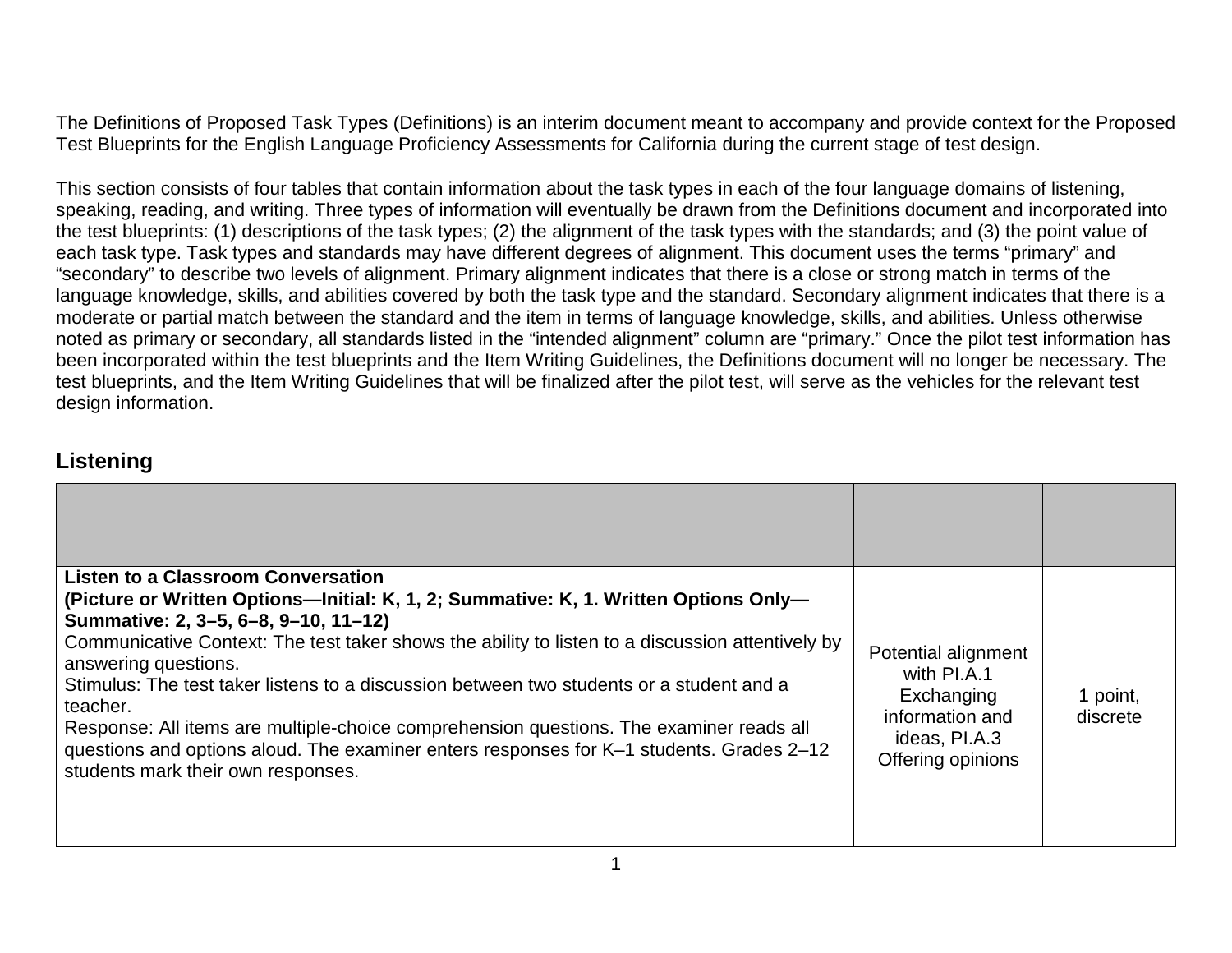| <b>Task Type</b>                                                                                                                                                                                                                                                                                                                                                                                                                                                                                                                                                                                                                                                                                                                                               | <b>Intended Alignment</b><br>with ELD Standards                                                                                   | <b>Point</b><br>Value,<br><b>Response</b><br><b>Information</b> |
|----------------------------------------------------------------------------------------------------------------------------------------------------------------------------------------------------------------------------------------------------------------------------------------------------------------------------------------------------------------------------------------------------------------------------------------------------------------------------------------------------------------------------------------------------------------------------------------------------------------------------------------------------------------------------------------------------------------------------------------------------------------|-----------------------------------------------------------------------------------------------------------------------------------|-----------------------------------------------------------------|
| <b>Choose a Reply</b><br>(Initial: all grades; Summative: all grades)<br>Communicative Context: The test taker shows the ability to listen attentively by choosing the<br>correct reply to a student or teacher.<br>Stimulus: The test taker hears a short conversation between two speakers.<br>Response: The test taker selects the conversation that makes sense. In one instance (the<br>key), the second speaker provides an appropriate response to the first speaker. The student<br>fills in the oval that corresponds to the conversation that makes sense. The examiner enters<br>responses for K-1 students. Grades 2-12 students mark their own responses.                                                                                         | Potential alignment<br>with PI.A.1<br>Exchanging<br>information and<br>ideas                                                      | 1 point,<br>discrete                                            |
| Listen to a Story (Similar to CELDT Listening-Extended Listening Comprehension)<br>(Picture or Written Options-Initial: K, 1, 2; Summative: K, 1.<br>Written Options Only-Initial: 3-5; Summative: 2, 3-5)<br>Communicative Context: The test taker demonstrates active listening to a story by answering<br>detailed questions.<br>Stimulus: The test taker listens to a story that is read aloud by the examiner. The story<br>includes a conversation, which is provided using either direct speech, indirect speech, or both.<br>Response: All items are multiple-choice comprehension questions. The examiner reads all<br>questions and options aloud. The examiner enters responses for K-1 students. Grades 2-12<br>students mark their own responses. | Potential alignment<br>of most items with<br>PI.B.5 Listening<br>actively; some items<br>to PI.B.7 Evaluating<br>language choices | 1 point,<br>3 items per<br>set                                  |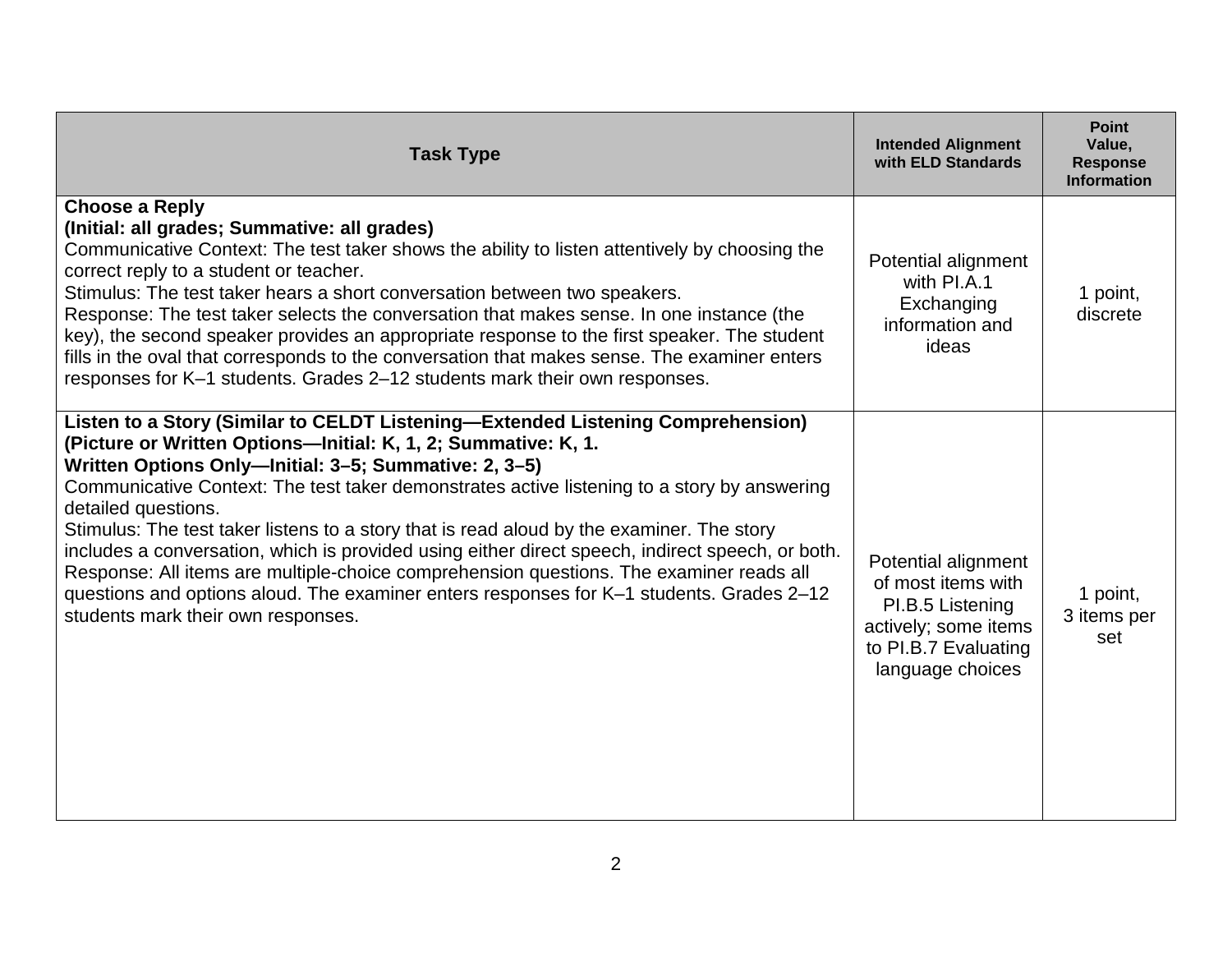| <b>Task Type</b>                                                                                                                                                                                                                                                                                                                                                                                                                                                                                                                                                                                                                                                                                                 | <b>Intended Alignment</b><br>with ELD Standards                                                                                                                                                              | <b>Point</b><br>Value,<br><b>Response</b><br><b>Information</b>                              |
|------------------------------------------------------------------------------------------------------------------------------------------------------------------------------------------------------------------------------------------------------------------------------------------------------------------------------------------------------------------------------------------------------------------------------------------------------------------------------------------------------------------------------------------------------------------------------------------------------------------------------------------------------------------------------------------------------------------|--------------------------------------------------------------------------------------------------------------------------------------------------------------------------------------------------------------|----------------------------------------------------------------------------------------------|
| Listen to an Oral Presentation (Similar to CELDT Listening-Extended Listening<br><b>Comprehension</b> )<br>(Picture or Written Options-Initial: K, 1, 2; Summative: K, 1.<br>Written Options Only-lnitial: 3-5, 6-8, 9-10, 11-12; Summative: 2, 3-5, 6-8, 9-10, 11-<br>12)<br>Communicative Context: The test taker demonstrates active listening to an oral presentation<br>by answering detailed questions.<br>Stimulus: The test taker listens to a teacher give a presentation.<br>Response: All items are multiple-choice comprehension questions. The examiner reads all<br>questions and options aloud. The examiner enters responses for K-1 students. Grades 2-12<br>students mark their own responses. | <b>CELDT</b> alignment<br>report shows<br>alignment with<br>PI.B.5 Listening<br>actively at grades 3-<br>12; some new items<br>may have potential<br>alignment with<br>PI.B.7 Evaluating<br>language choices | Grades K-2:<br>1 point,<br>3 items per<br>set<br>Grades 3-12:<br>1 point, 4<br>items per set |
| <b>Listen to Speakers Support Opinions</b><br>(Initial: 9-10, 11-12; Summative: 6-8, 9-10, 11-12)<br>Communicative Context: The test taker answers detailed questions to demonstrate active<br>listening to two speakers with contrasting opinions.<br>Stimulus: The test taker listens to two opposing opinions and supports for the opinions about a<br>grade-appropriate topic.<br>Response: All items are multiple-choice comprehension questions. The examiner reads all<br>questions and options aloud. The examiner enters responses for K-1 students. Grades 2-12<br>students mark their own responses.                                                                                                  | Potential alignment<br>of one or two items<br>with PI.B.5 Listening<br>actively; one item to<br>PI.B.7 Evaluating<br>language choices;<br>one item to PI.A.1<br>Exchanging<br>information and<br>ideas       | 1 point, 4<br>items per set                                                                  |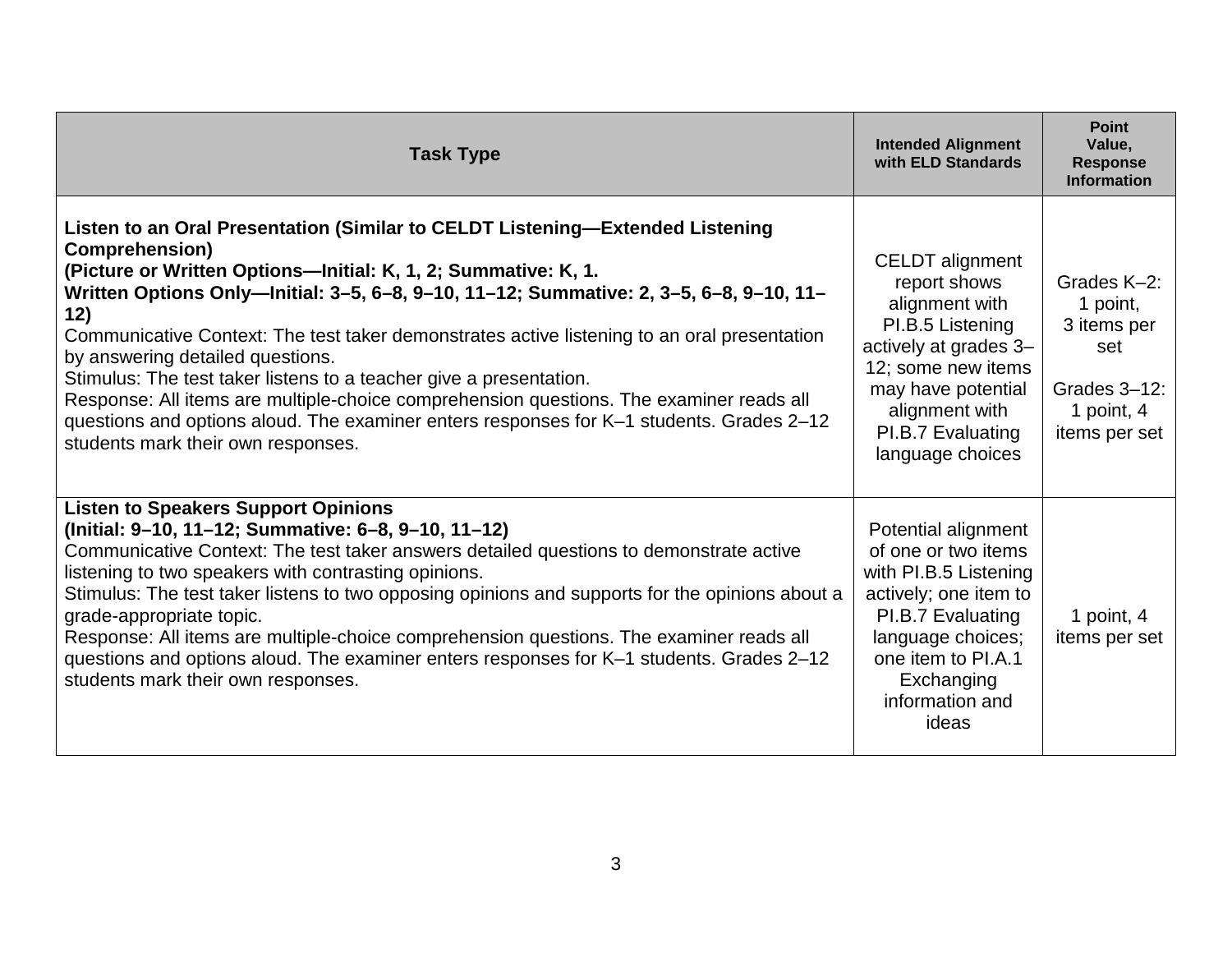## **Speaking**

| <b>Task Type</b>                                                                                                                                                                                                                                                                                                                                                                                                                                                                                                                                                                                 | <b>Intended Alignment</b><br>with ELD Standards                                     | <b>Point</b><br>Value,<br><b>Response</b><br><b>Information</b>                                          |
|--------------------------------------------------------------------------------------------------------------------------------------------------------------------------------------------------------------------------------------------------------------------------------------------------------------------------------------------------------------------------------------------------------------------------------------------------------------------------------------------------------------------------------------------------------------------------------------------------|-------------------------------------------------------------------------------------|----------------------------------------------------------------------------------------------------------|
| <b>Talk about a Scene</b><br>(Initial: all grades; Summative: all grades)<br>Communicative Context: The test taker describes a common scene to a teacher.<br>Stimulus: The test taker views a scene from a school or a familiar place that shows a number of<br>people doing common activities.<br>Prompts: The examiner asks a number of questions about the scene.<br>Response: The test taker responds by answering questions about the scene.<br>Scoring: The examiner scores the response in real time based on Speaking Rubrics.                                                           | <b>Potential Alignment</b><br>with PI.A.1<br>Exchanging<br>information and<br>ideas | $0 - 2$ points<br>per item,<br>3 items per<br>set,<br>short<br>response                                  |
| Answer and Ask Questions (Integrated Skills: Speaking with Listening)<br>(Summative: K, 1)<br>Communicative Context: The test taker exchanges information about a presentation with<br>another student or with a teacher.<br>Stimulus: The examiner reads aloud a student presentation about an object (as in Show and<br>Tell).<br>Prompts: The examiner asks a number of questions about the presentation.<br>Response: The test taker responds by answering and asking questions about the presentation.<br>Scoring: The examiner scores the response in real time based on Speaking Rubrics. | <b>Potential Alignment</b><br>with PI.A.1<br>Exchanging<br>information and<br>ideas | 3 questions<br>per set,<br>3 total<br>combined<br>score points,<br>cluster<br>scored, short<br>responses |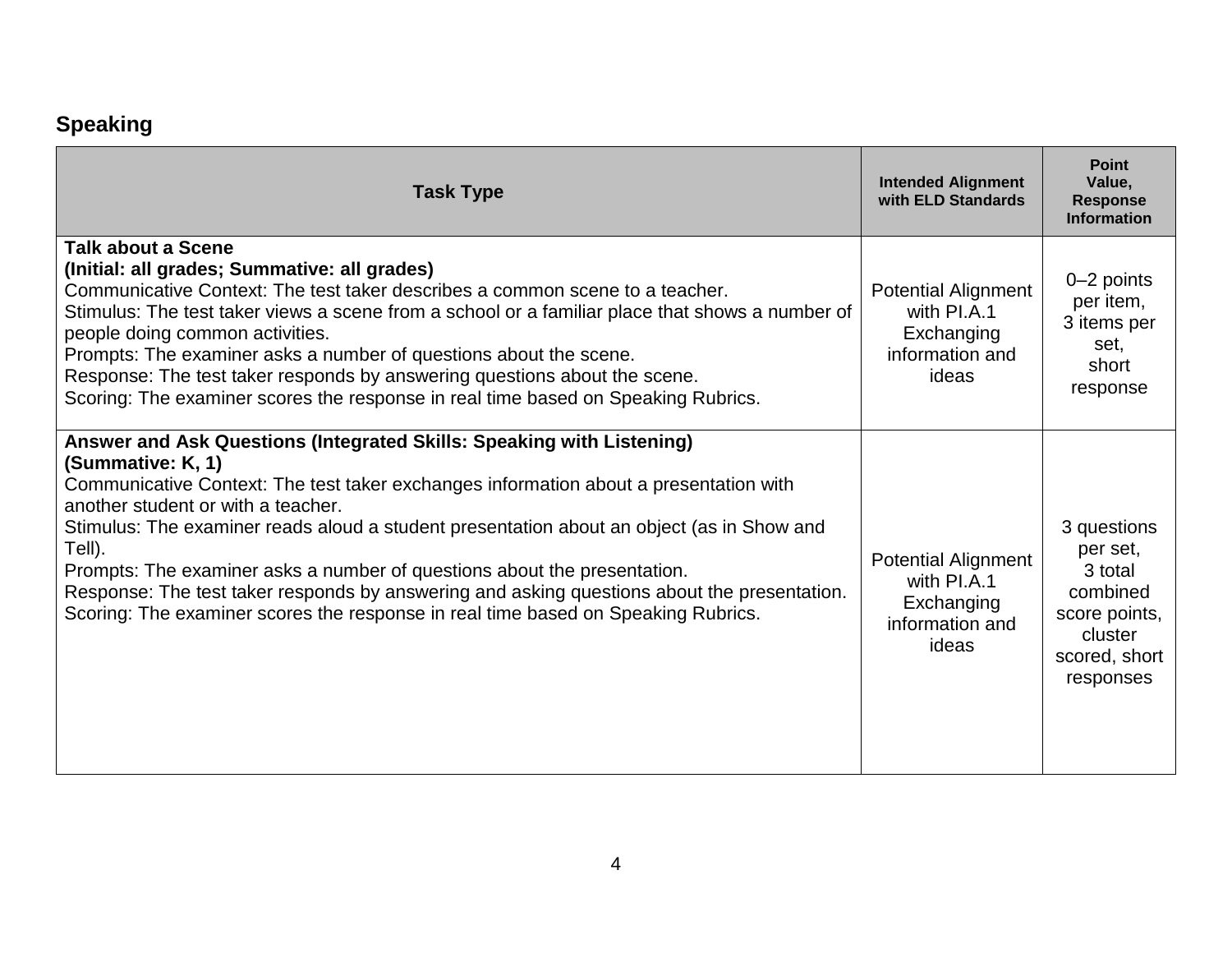| <b>Task Type</b>                                                                                                                                                                                                                                                                                                                                                                                                                                                                                                                                                                                     | <b>Intended Alignment</b><br>with ELD Standards                                                                                           | <b>Point</b><br>Value,<br><b>Response</b><br><b>Information</b> |
|------------------------------------------------------------------------------------------------------------------------------------------------------------------------------------------------------------------------------------------------------------------------------------------------------------------------------------------------------------------------------------------------------------------------------------------------------------------------------------------------------------------------------------------------------------------------------------------------------|-------------------------------------------------------------------------------------------------------------------------------------------|-----------------------------------------------------------------|
| <b>Speech Functions (Same as CELDT Speaking-Speech Functions)</b><br>(Initial: 3–5, 6–8; Summative: 2, 3–5, 6–8, 9–10, 11–12)<br>Communicative Context: The test taker uses language to inform, persuade, make a request,<br>etc., in an appropriate manner to a student or a teacher.<br>Stimulus: The examiner describes a situation.<br>Prompt: The examiner asks what the student would say or ask in the situation.<br>Response: The test taker responds with what s/he would say or ask in the situation.<br>Scoring: The examiner scores the response in real time based on Speaking Rubrics. | <b>CELDT</b> alignment<br>report shows<br>alignment with<br>PI.A.4 Adapting<br>language choices<br>$\left( \text{grades } 2 - 12 \right)$ | 0-2 points,<br>short<br>response                                |
| <b>Speaking-Support an Opinion</b><br>(Initial: 3-5, 6-8, 9-10, 11-12; Summative: all grades)<br>Communicative Context: The test taker persuades another student to accept an opinion.<br>Stimulus: A common topic (e.g., wearing school uniforms, best type of exercise) is introduced.<br>Prompt: The examiner asks the test taker to provide his/her opinion along with appropriate<br>support.<br>Response: The test taker provides his/her opinion along with support.<br>Scoring: The examiner scores the response in real time based on Speaking Rubrics.                                     | Potential alignment<br>with PI.C.11<br>Supporting opinions<br>(grades $K-5$ );<br>PI.A.3 Offering<br>opinions                             | Grades K-1:<br>$0-2$ points;<br>Grades 2-12:<br>0-4 points      |
| 4-Picture Narrative (Same as CELDT Speaking-4-Picture Narrative)<br>(Initial: K, 1, 2; Summative: K, 1, 2, 3-5)<br>Communicative Context: The test taker gives a brief oral presentation to the class about a<br>series of events.<br>Stimulus: The test taker is provided with four pictures that tell a story.<br>Prompt: The examiner provides some background and asks the test taker to tell a complete<br>story based on the pictures.<br>Response: The test taker views the pictures and tells a story.<br>Scoring: The examiner scores the response in real time based on Speaking Rubrics.  | CELDT alignment<br>report shows<br>alignment with<br>PI.C.9 Presenting<br>(at grades K-5)                                                 | 0-4 points,<br>extended<br>response                             |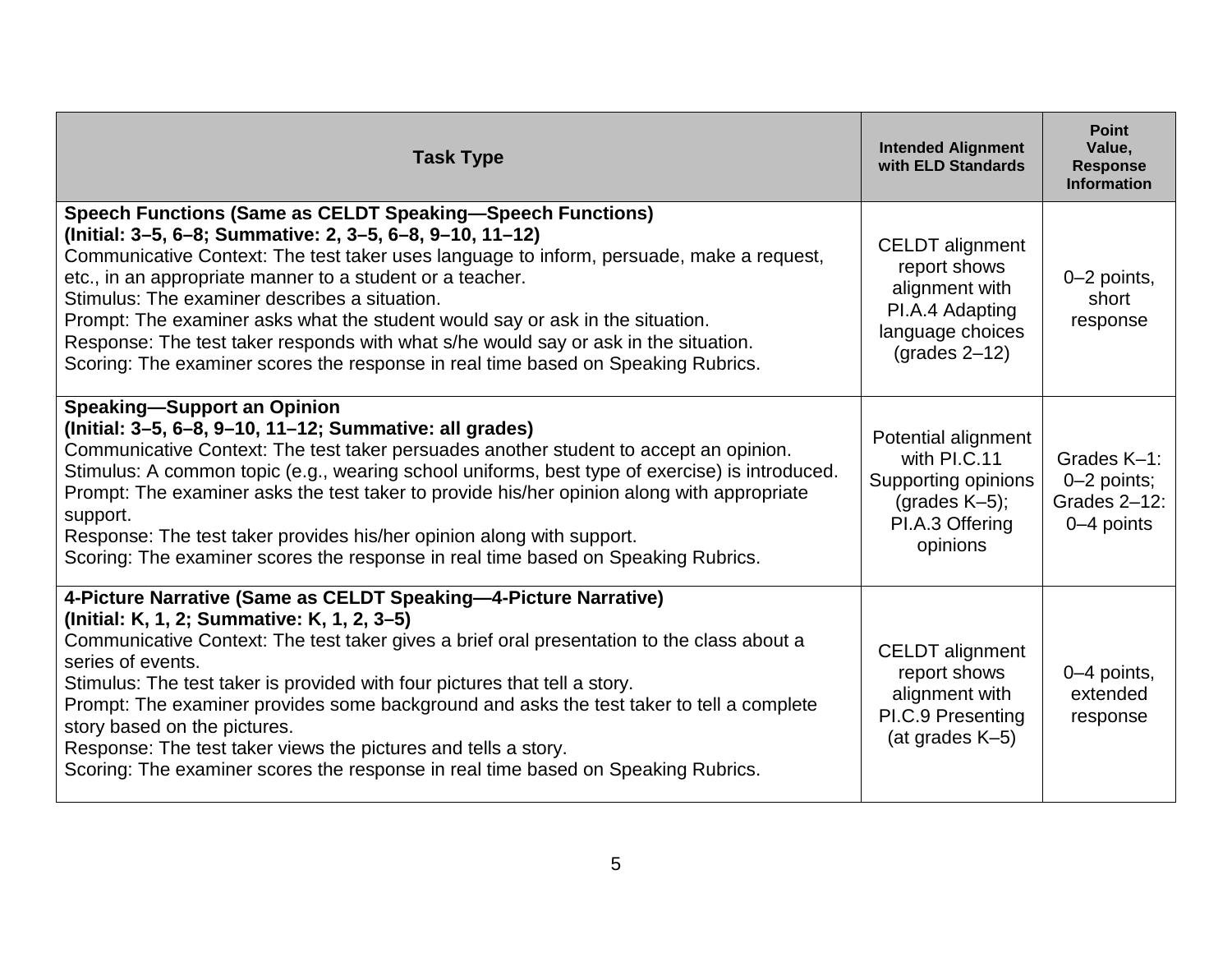| <b>Task Type</b>                                                                                                                                                                                                                                                                                                                                                                                                                                                                                                                                                                                                                                                                                                                                                                                                                                                                                                   | <b>Intended Alignment</b><br>with ELD Standards                                                                                                  | <b>Point</b><br>Value,<br><b>Response</b><br><b>Information</b>               |
|--------------------------------------------------------------------------------------------------------------------------------------------------------------------------------------------------------------------------------------------------------------------------------------------------------------------------------------------------------------------------------------------------------------------------------------------------------------------------------------------------------------------------------------------------------------------------------------------------------------------------------------------------------------------------------------------------------------------------------------------------------------------------------------------------------------------------------------------------------------------------------------------------------------------|--------------------------------------------------------------------------------------------------------------------------------------------------|-------------------------------------------------------------------------------|
| Summarize an Academic Presentation (Integrated Skills: Speaking with Listening)<br>(Initial: 9-10, 11-12; Summative: K, 1, 2, 3-5, 6-8, 9-10, 11-12)<br>Communicative Context: The test taker summarizes a presentation for a classmate who was<br>not present.<br>Stimulus: A teacher gives a "slide show" about an academic topic. Each set has one to two<br>slides.<br>Prompt: The test taker is prompted to retell the main points of the presentation with the help of<br>the visuals that were provided during the presentation.<br>Response: The test taker uses information from the presentation to retell the main points of the<br>presentation.<br>Scoring: The examiner scores the response in real time based on Speaking Rubrics.                                                                                                                                                                  | Question 1 has<br>potential alignment<br>with PI.C.9<br>Presenting                                                                               | 0-4 points,<br>extended<br>response                                           |
| Present and Discuss Information (Integrated Skills: Speaking with Reading)<br>(Summative: 6-8, 9-10, 11-12)<br>Communicative Context: The test taker summarizes graphic information for a classmate and<br>then supports an opinion using graphic information.<br>Stimulus: The test taker views a graph, chart, or image that provides information from the<br>school or community (e.g., a bar graph showing different ways in which students exercise each<br>day).<br>Prompt: The test taker is prompted to read the information and then answer two questions. The<br>first question asks for a summary of the information. The second question asks for the test<br>taker's opinion about a false statement regarding the information.<br>Response: The test taker responds to the two questions about the information.<br>Scoring: The examiner scores the response in real time based on Speaking Rubrics. | Question 1 has<br>potential alignment<br>with PI.C.9<br>Presenting;<br>question 2 has<br>potential alignment<br>with PI.A.3 Offering<br>opinions | First and<br>second<br>questions are<br>scored on a<br>scale of 0-4<br>points |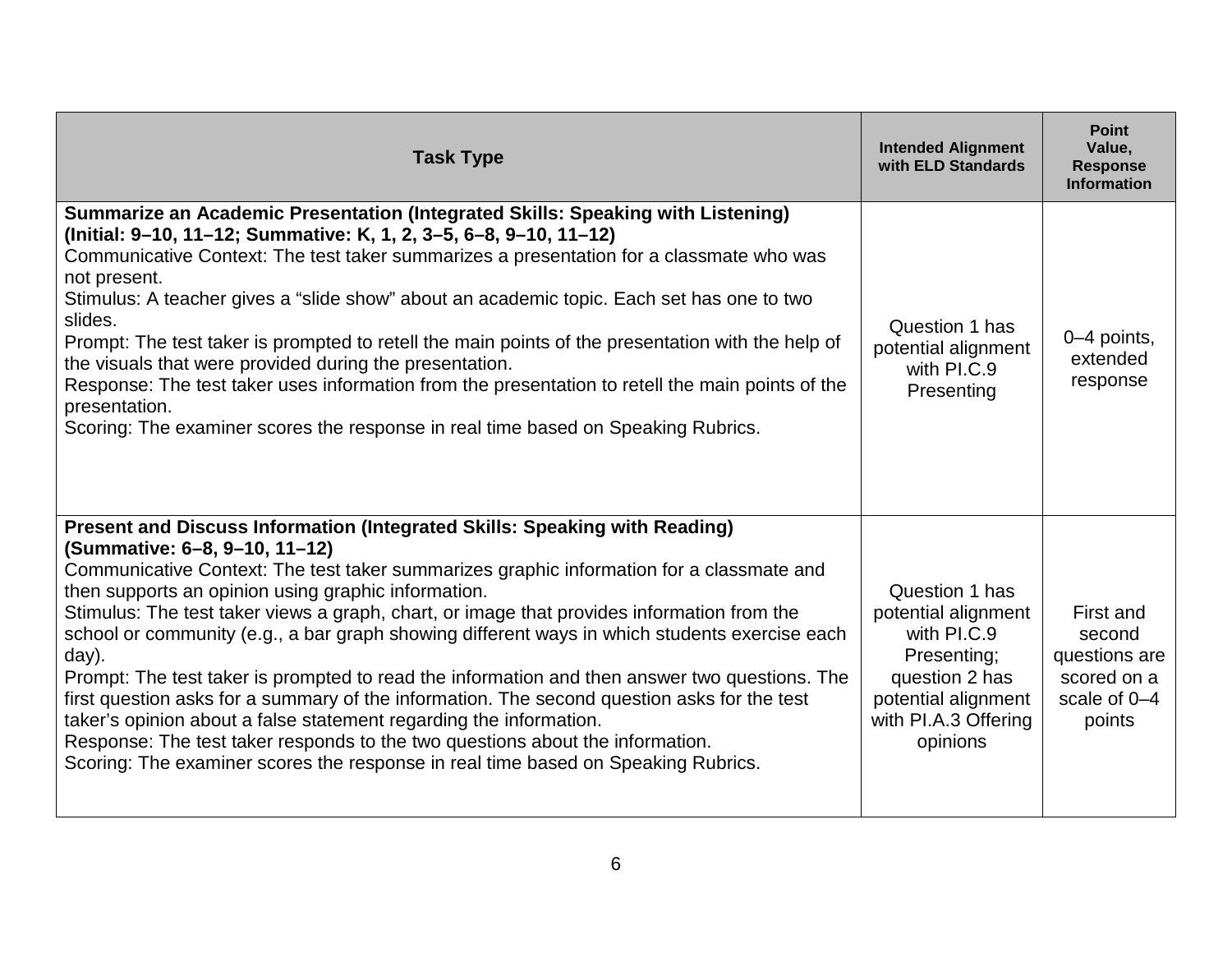## **Reading**

| <b>Task Type</b>                                                                                                                                                                                                                                                                                                                                                                                                                                                                                                                                                                                                                                                                                                                                                                                                                                                                                                                                                                                                                                                                               | <b>Intended Alignment</b><br>with ELD Standards                  | <b>Point</b><br>Value,<br><b>Response</b><br><b>Information</b>                           |
|------------------------------------------------------------------------------------------------------------------------------------------------------------------------------------------------------------------------------------------------------------------------------------------------------------------------------------------------------------------------------------------------------------------------------------------------------------------------------------------------------------------------------------------------------------------------------------------------------------------------------------------------------------------------------------------------------------------------------------------------------------------------------------------------------------------------------------------------------------------------------------------------------------------------------------------------------------------------------------------------------------------------------------------------------------------------------------------------|------------------------------------------------------------------|-------------------------------------------------------------------------------------------|
| <b>Read-Along Word with Scaffolding</b><br>(Initial: K, 1; Summative: K)<br>Communicative Context: The test taker and a teacher are reading together.<br>Stimulus: The test taker listens to a word and reads along while looking at three picture options<br>in the Answer Book. This is preceded by foundational literacy skills items, in which the test<br>administrator supports the test taker in decoding the word.<br>Prompt: The test taker is asked to decode a word. The test taker is then asked which picture<br>matches the word.<br>Response and Scoring: The test taker provides verbal responses to the first five questions<br>about the names of the letters in a word, the sounds of the letters in the word, and the student's<br>ability to read the word. The examiner assesses the responses to the first five questions based<br>on a Foundational Literacy Skills Rubric and marks a score of 0-2 in the Answer Book. For the<br>last question, the test taker points to the picture that represents the word and the examiner<br>marks the oval in the Answer Book. | Potential alignment<br>with PI.B.6<br>Reading/viewing<br>closely | 0-2 points<br>cluster<br>scored:<br>1 point,<br>discrete<br>(total of 6<br>items per set) |
| <b>Read-Along Story with Scaffolding</b><br>(Initial: K, 1; Summative: K)<br>Communicative Context: The test taker reads a story together with the teacher.<br>Stimulus: The test taker listens to a story and reads along. The test administrator sweeps his or<br>her finger under the text while reading the story aloud. This is preceded by foundational literacy<br>items in which the test administrator supports the test taker.<br>Response and Scoring: The test taker provides spoken responses to the first two questions<br>about the pre-reading skills of where to begin reading and the direction of reading. The test<br>administrator assesses the responses to the first two questions based on a rubric and marks a<br>score of 0–2 in the Answer Book. For the last three comprehension questions, the test taker<br>chooses the correct answer from a set of three written and spoken options and the examiner<br>marks the oval in the Answer Book.                                                                                                                     | Potential alignment<br>with PI.B.6<br>Reading/viewing<br>closely | 0-2 points,<br>cluster<br>scored;<br>1 point,<br>3 items<br>(total of 5<br>items per set) |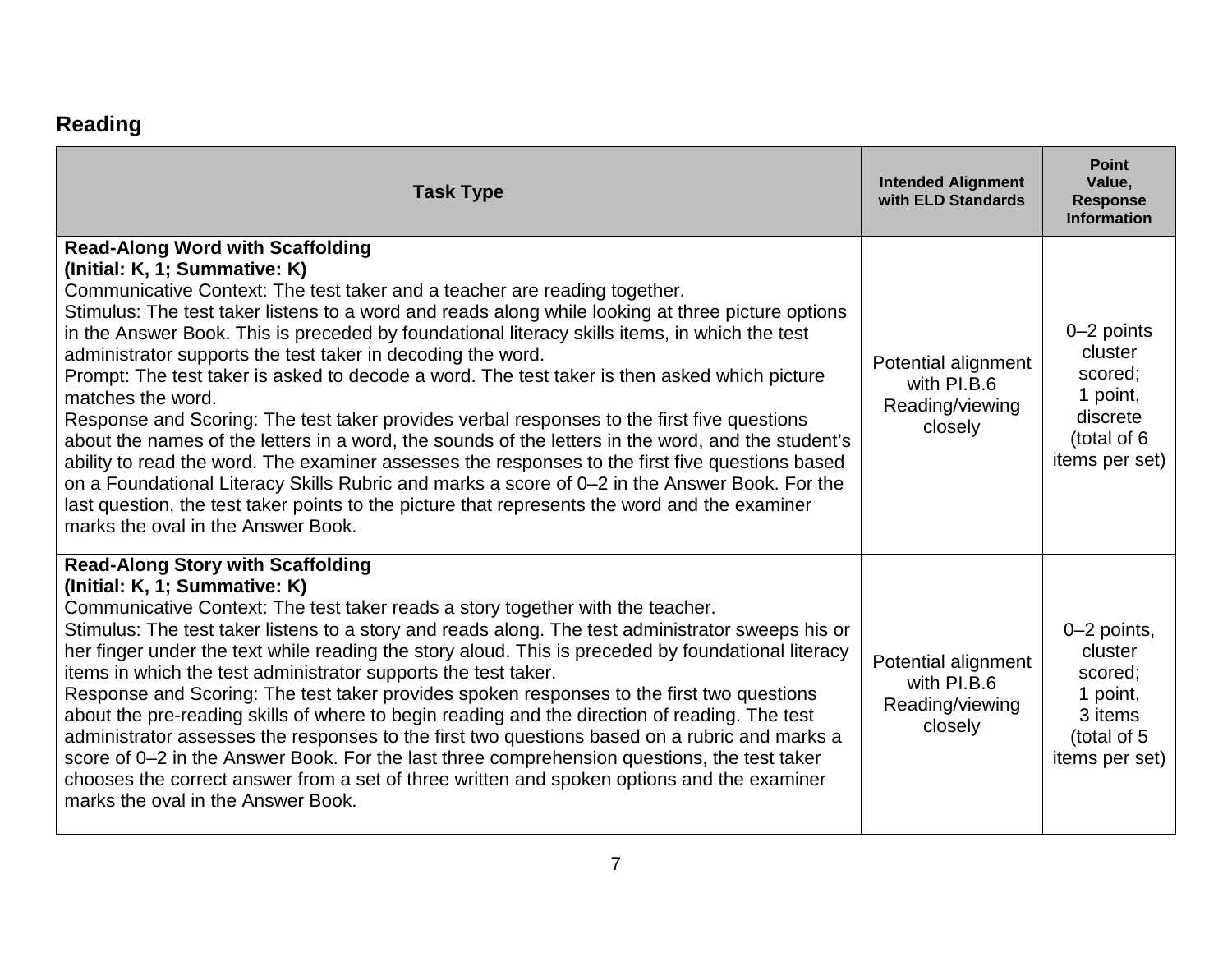| <b>Task Type</b>                                                                                                                                                                                                                                                                                                                                                                                                                                                                                       | <b>Intended Alignment</b><br>with ELD Standards                  | <b>Point</b><br>Value,<br><b>Response</b><br><b>Information</b> |
|--------------------------------------------------------------------------------------------------------------------------------------------------------------------------------------------------------------------------------------------------------------------------------------------------------------------------------------------------------------------------------------------------------------------------------------------------------------------------------------------------------|------------------------------------------------------------------|-----------------------------------------------------------------|
| <b>Read-Along Sentence</b><br>(Initial: K, 1; Summative: K)<br>Communicative Context: The test taker and a teacher are reading together.<br>Stimulus: The test taker listens to a sentence while reading along and looks at three picture<br>options in the Answer Book.<br>Prompt: The test taker is asked which picture matches the sentence.<br>Response: The test taker points to the picture and the examiner marks the oval in the Answer<br>Book.                                               | Potential alignment<br>with PI.B.6<br>Reading/viewing<br>closely | 1 point,<br>discrete                                            |
| <b>Read-Along Information</b><br>(Initial: K, 1; Summative: K)<br>Communicative Context: The test taker and a teacher read an informational text together.<br>Stimulus: The test taker listens to informational text and reads along. The test administrator<br>sweeps his or her finger under the text while reading the information aloud.<br>Response: The test taker chooses the correct answer from a set of three written and spoken<br>options. The examiner marks the oval in the Answer Book. | Potential alignment<br>with PI.B.6<br>Reading/viewing<br>closely | 1 point,<br>3 items per<br>set                                  |
| <b>Read and Choose a Word</b><br>(Initial: 2; Summative: 1, 2)<br>Communicative Context: The test taker is reading a picture book independently.<br>Stimulus: The test taker looks at a picture.<br>Prompt: The test taker is asked to choose the word that represents the picture.<br>Response: The test taker reads three words and chooses the word that matches the picture.<br>The examiner marks the oval in the Answer Book for grade 1 students. Grade 2 students mark<br>their own responses. | Potential alignment<br>with PI.B.6<br>Reading/viewing<br>closely | 1 point,<br>discrete                                            |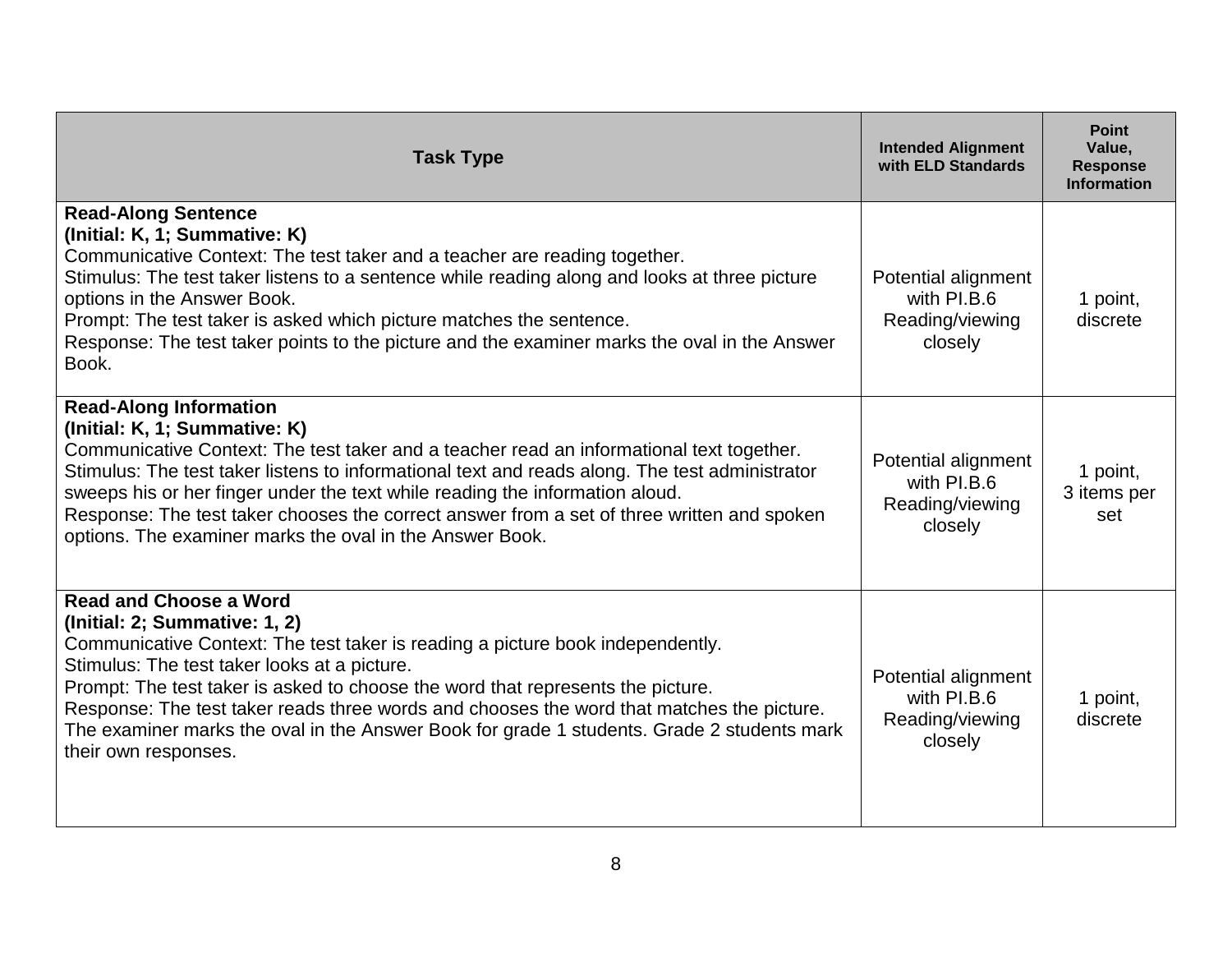| <b>Task Type</b>                                                                                                                                                                                                                                                                                                                                                                                                                                                                                                                 | <b>Intended Alignment</b><br>with ELD Standards                                                                                                 | <b>Point</b><br>Value,<br><b>Response</b><br><b>Information</b> |
|----------------------------------------------------------------------------------------------------------------------------------------------------------------------------------------------------------------------------------------------------------------------------------------------------------------------------------------------------------------------------------------------------------------------------------------------------------------------------------------------------------------------------------|-------------------------------------------------------------------------------------------------------------------------------------------------|-----------------------------------------------------------------|
| <b>Read and Choose a Sentence</b><br>(Initial: 2; Summative: 1, 2, 3–5)<br>Communicative Context: The test taker is reading a picture book independently.<br>Stimulus: The test taker looks at a picture.<br>Prompt: The test taker is asked to choose the sentence that represents the picture.<br>Response: The test taker reads three sentences and chooses the sentence that describes the<br>picture. The examiner marks the oval in the Answer Book for grade 1 students. Grades 2–5<br>students mark their own responses. | Potential alignment<br>with PI.B.6<br>Reading/viewing<br>closely (grades 2-<br>$3)$ ;<br>PI.B.6a<br>Reading/viewing<br>closely (grades 4-<br>5) | l point,<br>discrete                                            |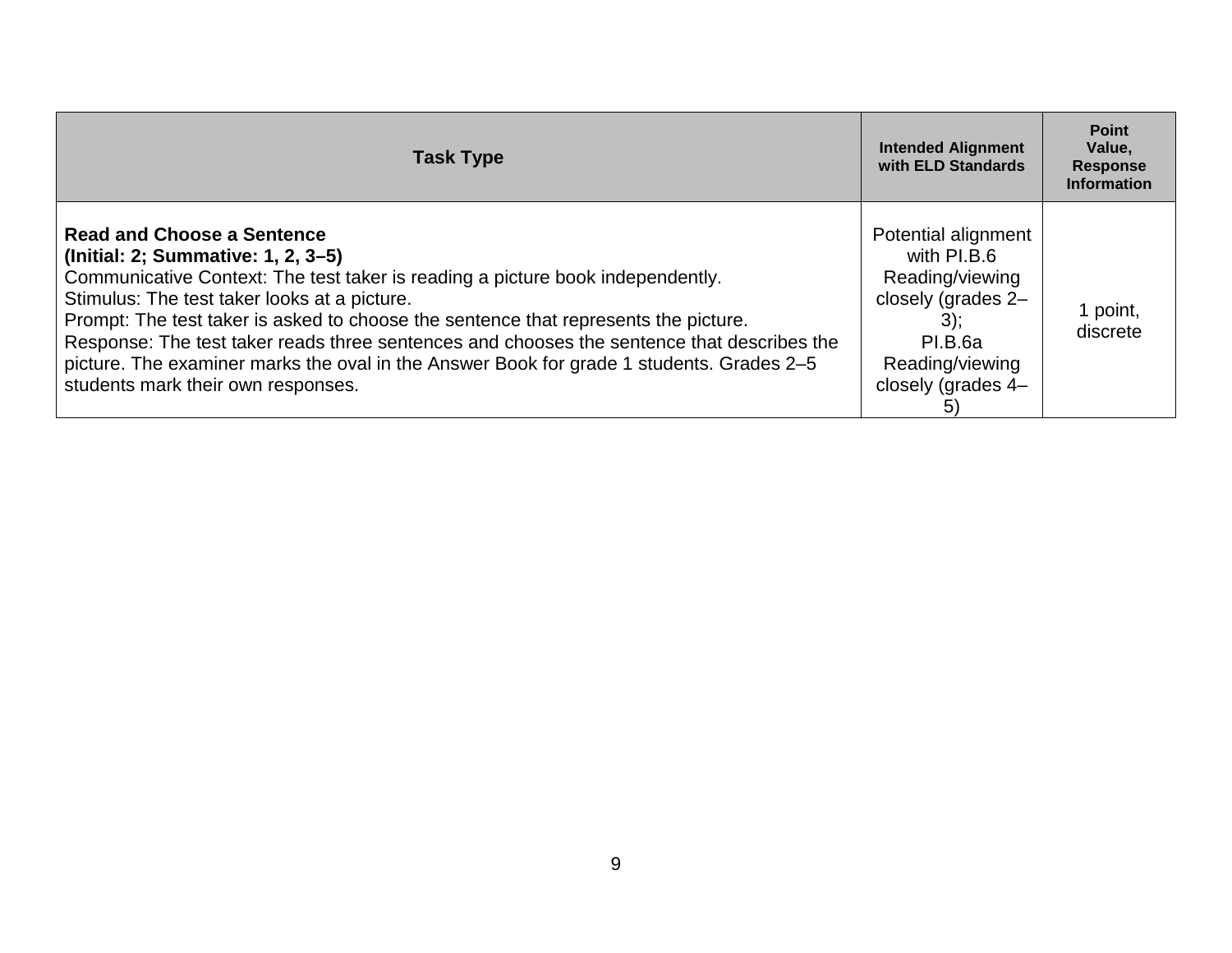| <b>Task Type</b>                                                                                                                                                                                                                                                                                                                                                                                                                                                    | <b>Intended Alignment</b><br>with ELD Standards                                                                                                                                                                                                                                                                                                                                                        | <b>Point</b><br>Value,<br><b>Response</b><br><b>Information</b> |
|---------------------------------------------------------------------------------------------------------------------------------------------------------------------------------------------------------------------------------------------------------------------------------------------------------------------------------------------------------------------------------------------------------------------------------------------------------------------|--------------------------------------------------------------------------------------------------------------------------------------------------------------------------------------------------------------------------------------------------------------------------------------------------------------------------------------------------------------------------------------------------------|-----------------------------------------------------------------|
| <b>Read a Short Informational Passage</b><br>(Initial: 2, 3–5, 6–8, 9–10, 11–12; Summative: 1, 2, 3–5, 6–8, 9–10, 11–12)<br>Communicative Context: The test taker reads a short informational passage about a topic from<br>science, math, or the social sciences.<br>Stimulus: The test taker reads an informational passage.<br>Response: The examiner marks the oval in the Answer Book for grade 1 students. Grades 2-<br>12 students mark their own responses. | Most items with<br>potential alignment<br>with PI.B.6<br>Reading/viewing<br>closely (including<br>substandard a, b,<br>and c at relevant<br>grades); some<br>items may have<br>potential alignment<br>with PI.B.7<br>Evaluating<br>language choices,<br>PI.B.8 Analyzing<br>language choices,<br><b>PII.A.1</b><br>Understanding text<br>structure, and<br><b>PII.A.2</b><br>Understanding<br>cohesion | 1 point,<br>2-3 items per<br>set                                |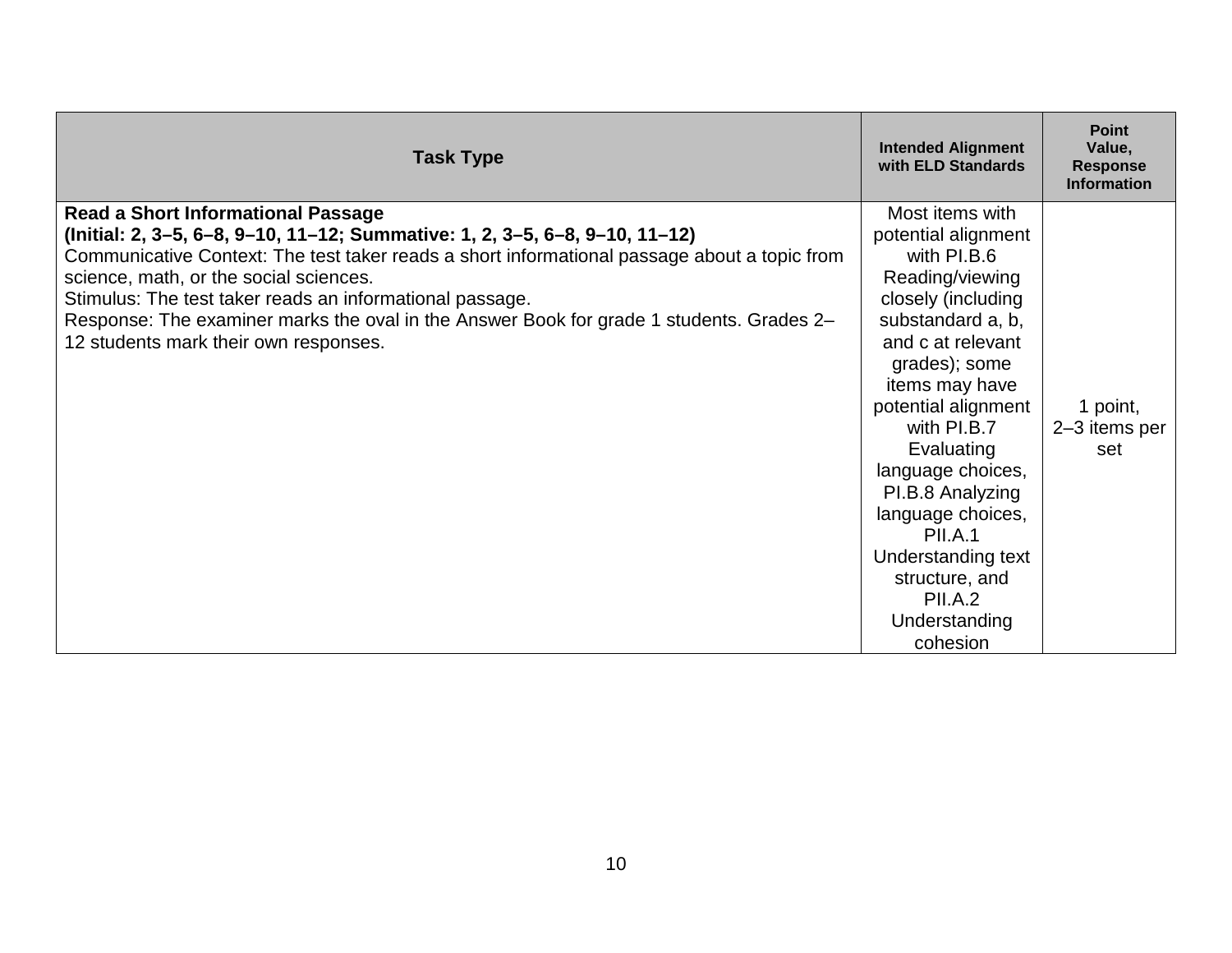| <b>Task Type</b>                                                                                                                                                                                                                                                                                                                                                                                                        | <b>Intended Alignment</b><br>with ELD Standards                                                                                                                                                                                                                                                                                                                                                                            |  |
|-------------------------------------------------------------------------------------------------------------------------------------------------------------------------------------------------------------------------------------------------------------------------------------------------------------------------------------------------------------------------------------------------------------------------|----------------------------------------------------------------------------------------------------------------------------------------------------------------------------------------------------------------------------------------------------------------------------------------------------------------------------------------------------------------------------------------------------------------------------|--|
| Read a Literary Passage (Similar to CELDT Reading-Reading Comprehension)<br>(Initial: 2; Summative: 1, 2, 3–5, 6–8, 9–10, 11–12)<br>Communicative Context: The test taker reads a literary passage to prepare a book report.<br>Stimulus: The test taker reads a literary passage.<br>Response: The examiner marks the oval in the Answer Book for grade 1 students. Grades 2-<br>12 students mark their own responses. | <b>CELDT</b> alignment<br>report shows<br>alignment with<br><b>PI.B.6</b><br>Reading/viewing<br>closely (including<br>substandard a, b,<br>and c at relevant<br>grades); some<br>items may have<br>potential alignment<br>with PI.B.7<br>Evaluating<br>language choices,<br>PI.B.8 Analyzing<br>language choices,<br><b>PII.A.1</b><br>Understanding text<br>structure, and<br><b>PII.A.2</b><br>Understanding<br>cohesion |  |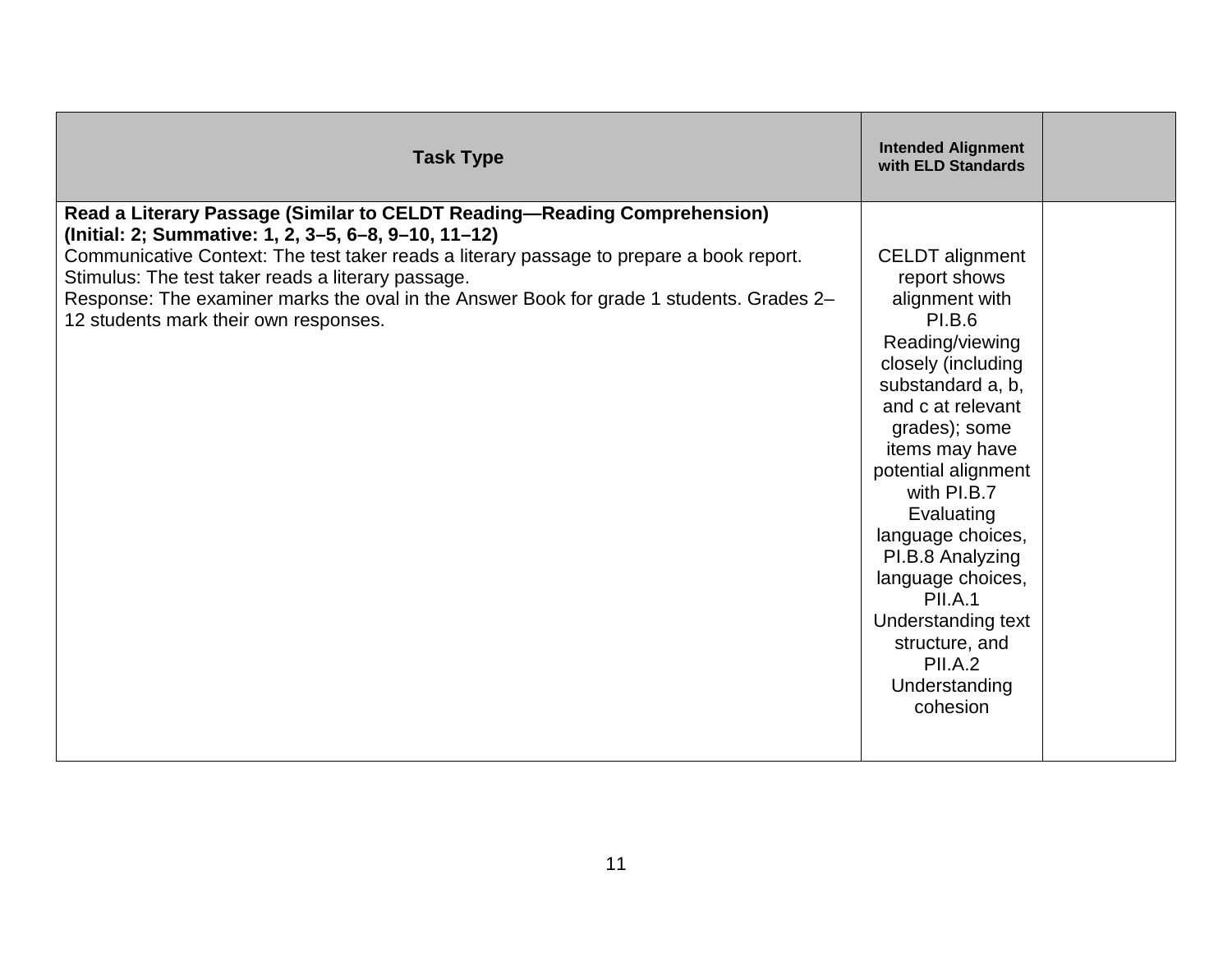| <b>Task Type</b>                                                                                                                                                                                                                                                                                                                                                                                                                                         | <b>Intended Alignment</b><br>with ELD Standards                                                                                                                                                                                                                                                                                                                                                                            | <b>Point</b><br>Value,<br><b>Response</b><br><b>Information</b> |
|----------------------------------------------------------------------------------------------------------------------------------------------------------------------------------------------------------------------------------------------------------------------------------------------------------------------------------------------------------------------------------------------------------------------------------------------------------|----------------------------------------------------------------------------------------------------------------------------------------------------------------------------------------------------------------------------------------------------------------------------------------------------------------------------------------------------------------------------------------------------------------------------|-----------------------------------------------------------------|
| Read an Informational Passage (Similar to CELDT Reading-Reading Comprehension)<br>(Initial: 3-5, 6-8, 9-10, 11-12; Summative: 1, 2, 3-5, 6-8, 9-10, 11-12)<br>Communicative Context: The test taker reads an informational passage to prepare a report.<br>Stimulus: The test taker reads an informational passage.<br>Response: The examiner marks the oval in the Answer Book for grade 1 students. Grades 2-<br>12 students mark their own responses. | <b>CELDT</b> alignment<br>report shows<br>alignment with<br><b>PI.B.6</b><br>Reading/viewing<br>closely (including<br>substandard a, b,<br>and c at relevant<br>grades); some<br>items may have<br>potential alignment<br>with PI.B.7<br>Evaluating<br>language choices,<br>PI.B.8 Analyzing<br>language choices,<br><b>PII.A.1</b><br>Understanding text<br>structure, and<br><b>PII.A.2</b><br>Understanding<br>cohesion | 1 point,<br>3-6 items per<br>set                                |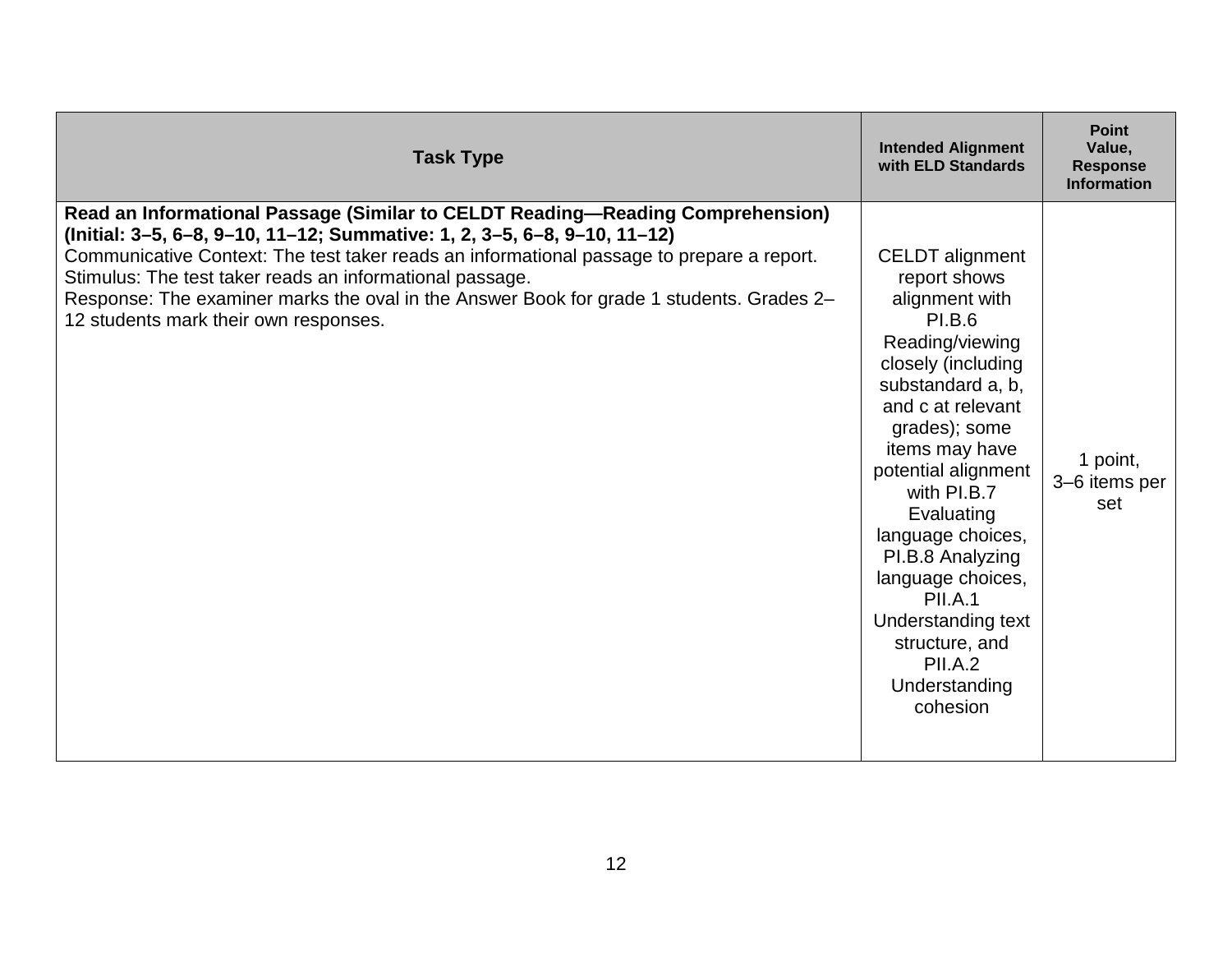| <b>Task Type</b>                                                                                                                                                                                                                                                                                                                                                                                                                                                                                                                                             | <b>Intended Alignment</b><br>with ELD Standards                                                                                                                                                                                                                                                                                                                                                                                                                            | t<br>е,<br>nse<br>tion         |
|--------------------------------------------------------------------------------------------------------------------------------------------------------------------------------------------------------------------------------------------------------------------------------------------------------------------------------------------------------------------------------------------------------------------------------------------------------------------------------------------------------------------------------------------------------------|----------------------------------------------------------------------------------------------------------------------------------------------------------------------------------------------------------------------------------------------------------------------------------------------------------------------------------------------------------------------------------------------------------------------------------------------------------------------------|--------------------------------|
| <b>Read a Student Essay</b><br>(Summative: 6-8, 9-10, 11-12)<br>Communicative Context: The test taker reads another student's essay to give the student<br>feedback before it is submitted to the teacher.<br>Stimulus: The test taker reads a student essay.<br>Response: The test taker answers a set of multiple choice questions. Questions include<br>comprehension of main idea and details as well as questions concerning language use and<br>word choice. Grades 6–12 students mark the oval in the Answer Book to indicate their own<br>responses. | Potential alignment<br>with PI.B.6<br>Reading/viewing<br>closely (including<br>substandard a, b,<br>and c at relevant<br>grades); some<br>items may have<br>potential alignment<br>with PI.B.7<br>Evaluating<br>language choices,<br>PI.B.8 Analyzing<br>language choices,<br>PII.B.3 Using verbs<br>and verb phrases,<br>PII.B.4 Using nouns<br>and noun phrases,<br>PII.B.5 Modifying to<br>add details, PII.C.6<br>Connecting ideas,<br>and PII.C.7<br>Condensing ideas | 1 point,<br>6 items per<br>set |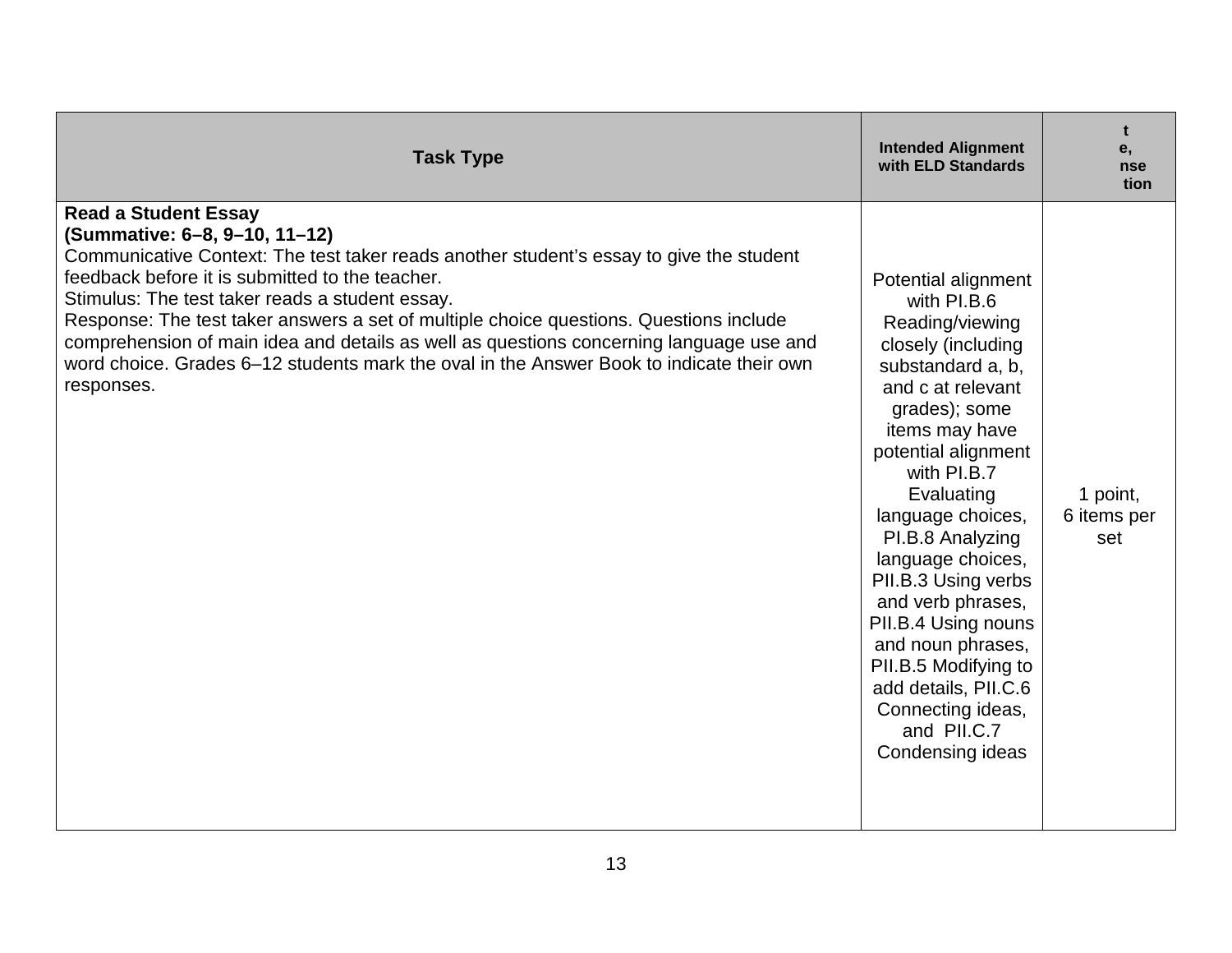#### **Writing**

| <b>Task Type</b>                                                                                                                                                                                                                                                                                                                                                                                                                                                                                                                                                                                                                                                                                                                                                                                                                                                                                                                                                                                                                | <b>Intended Alignment</b><br>with ELD Standards                                              | <b>Point</b><br>Value,<br><b>Response</b><br><b>Information</b>                                    |
|---------------------------------------------------------------------------------------------------------------------------------------------------------------------------------------------------------------------------------------------------------------------------------------------------------------------------------------------------------------------------------------------------------------------------------------------------------------------------------------------------------------------------------------------------------------------------------------------------------------------------------------------------------------------------------------------------------------------------------------------------------------------------------------------------------------------------------------------------------------------------------------------------------------------------------------------------------------------------------------------------------------------------------|----------------------------------------------------------------------------------------------|----------------------------------------------------------------------------------------------------|
| Label a Picture-Word with Scaffolding<br>(Initial: K, 1, 2; Summative: K, 1, 2)<br>Communicative Context: The test taker is collaborating with a teacher to write about a picture<br>for a classroom display.<br>Stimulus: The test taker looks at a picture.<br>Prompts: The test taker is prompted to write labels for a picture. The test administrator supports<br>the test taker by prompting for letter level output before prompting for full words.<br>Responses: The test taker writes letters (K, 1) and words (K, 1, 2) for items in the picture.<br>Scoring: An examiner scores the response after the test administration based on Writing<br>Rubrics.                                                                                                                                                                                                                                                                                                                                                             | Potential alignment<br>with PI.C.10 Writing                                                  | 1 point, letter;<br>$0-2$ points,<br>word<br>(total of $3-4$<br>items per set)                     |
| <b>Write a Story Together with Scaffolding</b><br>(Initial: K, 1, 2; Summative: K, 1, 2)<br>Communicative Context: The test taker is collaborating with a teacher to jointly compose a<br>short literary text.<br>Stimulus: The test taker sees a picture and is provided the initial sentence of the story followed<br>by a sentence frame. The test administrator supports the test taker by prompting for letter level<br>output, then word level, and finally one sentence.<br>Prompts 1–2 (student at Emerging level): Test taker hears the title and writes the missing<br>(initial) letters.<br>Prompt 3 (student at Emerging level): Test taker hears a sentence and writes the missing word.<br>Prompt 4 (student at Bridging level): Test taker is asked to compose and write a sentence to<br>complete the story.<br>Response 1 and 2: Test taker writes letters, a word, and a sentence in the blank spaces.<br>Scoring: An examiner scores the response after the test administration based on Writing<br>Rubrics. | Potential alignment<br>with PI.A.2<br>Interacting via<br>written English,<br>PI.C.10 Writing | 1 point, letter;<br>0-2 points,<br>word; 3<br>points,<br>sentence<br>(total of 4<br>items per set) |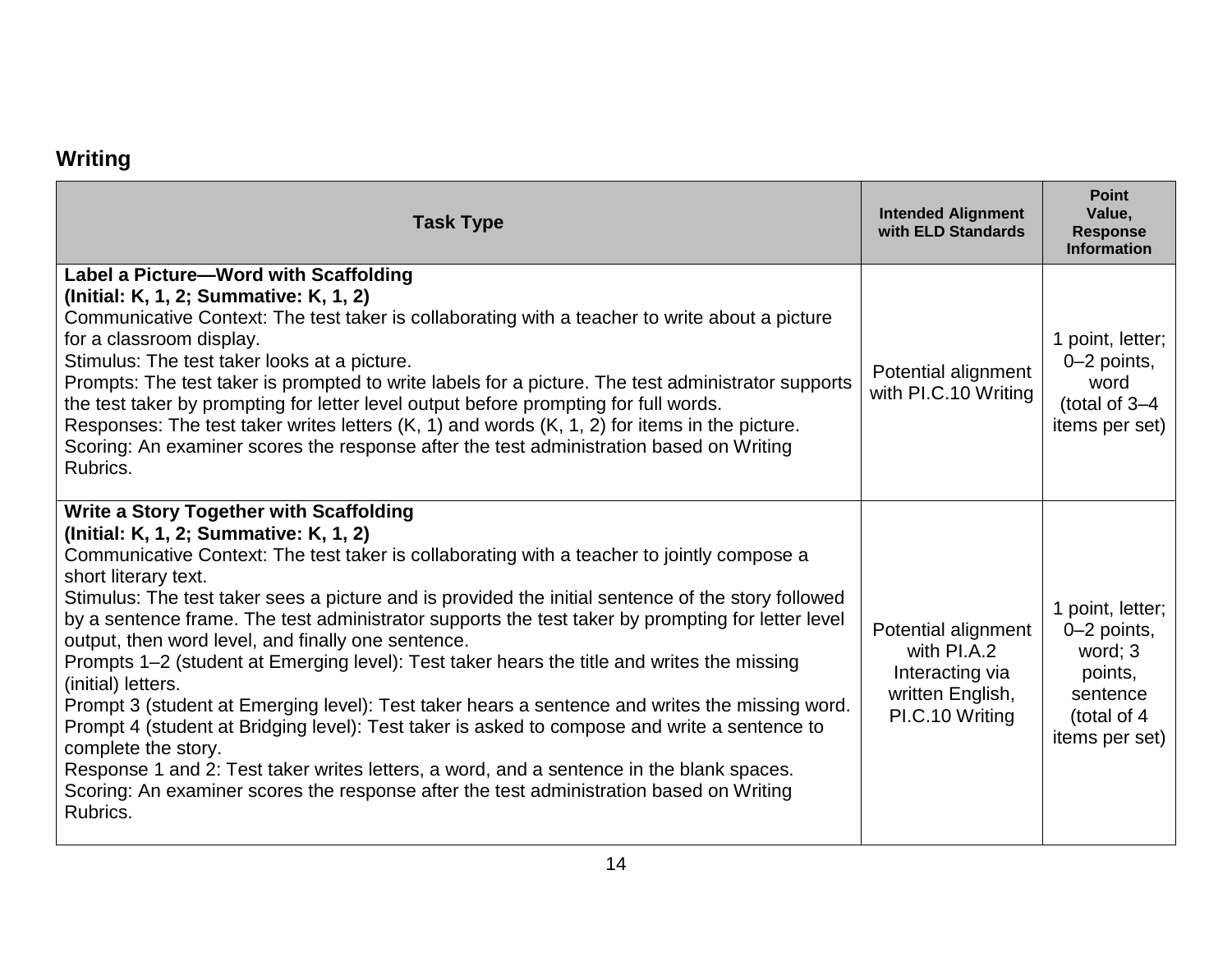| <b>Task Type</b>                                                                                                                                                                                                                                                                                                                                                                                                                                                                                                                                                                                                                                                                                                                                 | <b>Intended Alignment</b><br>with ELD Standards                                                                                                                                                                                                                                                                                                     | <b>Point</b><br>Value,<br><b>Response</b><br><b>Information</b>                                                     |
|--------------------------------------------------------------------------------------------------------------------------------------------------------------------------------------------------------------------------------------------------------------------------------------------------------------------------------------------------------------------------------------------------------------------------------------------------------------------------------------------------------------------------------------------------------------------------------------------------------------------------------------------------------------------------------------------------------------------------------------------------|-----------------------------------------------------------------------------------------------------------------------------------------------------------------------------------------------------------------------------------------------------------------------------------------------------------------------------------------------------|---------------------------------------------------------------------------------------------------------------------|
| Write an Informational Text Together<br>(Initial: 3-5; Summative: 1, 2)<br>Communicative Context: The test taker is collaborating with a teacher to jointly compose a<br>short informational text.<br>Stimulus: The test taker sees a picture and is provided with the first sentences of an<br>informational text.<br>Prompt 1: Test taker hears a sentence and writes it as dictation.<br>Prompt 2: Test taker is asked to compose and write a sentence to complete the story.<br>Response 1 and 2: Test taker write sentences in the blank spaces.<br>Scoring: An examiner scores the response after the test administration based on Writing<br>Rubrics.                                                                                     | Potential alignment<br>with PI.A.2<br>Interacting via<br>written English,<br>PI.C.10 Writing<br>(primary)<br><b>PII.A.1</b><br>Understanding text<br>structure, PII.A.2<br>Understanding<br>cohesion, PII.B.4<br>Understanding<br>nouns and noun<br>phrases, PII.B.5<br>Modifying to add<br>details, and PII.C.6<br>Connecting ideas<br>(secondary) | $5$ points =<br>first item $0-2$<br>points,<br>second item<br>0-3 points,<br>1 sentence<br>response, 2-<br>item set |
| <b>Write and Support an Opinion</b><br>(Initial: 1, 2, 3–5; Summative: K, 1, 2, 3–5)<br>Communicative Context: The test taker is writing his/her opinion about a grade-appropriate<br>academic topic.<br>Stimulus: Test taker looks at two pictures.<br>Prompt: Test taker is asked to complete (K, 1) or write (2, 3–5) a sentence stating a preference<br>and a reason for the preference.<br>Response: Test taker states and supports a preference by filling in the blanks of a sentence.<br>because $\frac{1}{1}$ (K, 1). Test taker states and supports a<br>For example: I like<br>preference by writing a complete sentence (2, 3-5).<br>Scoring: An examiner scores the response after the test administration based on Writing Rubrics | Potential alignment<br>with PI.C.11<br>Supporting<br>opinions,<br>P.I.C.10 Writing,<br>PI.C11.a<br>Justifying/arguing<br>$(Grades 4-5)$                                                                                                                                                                                                             | Grades K-1:<br>$0-2$ points,<br>sentence;<br>Grades 2, 3-<br>5: 0-3 points,<br>sentence                             |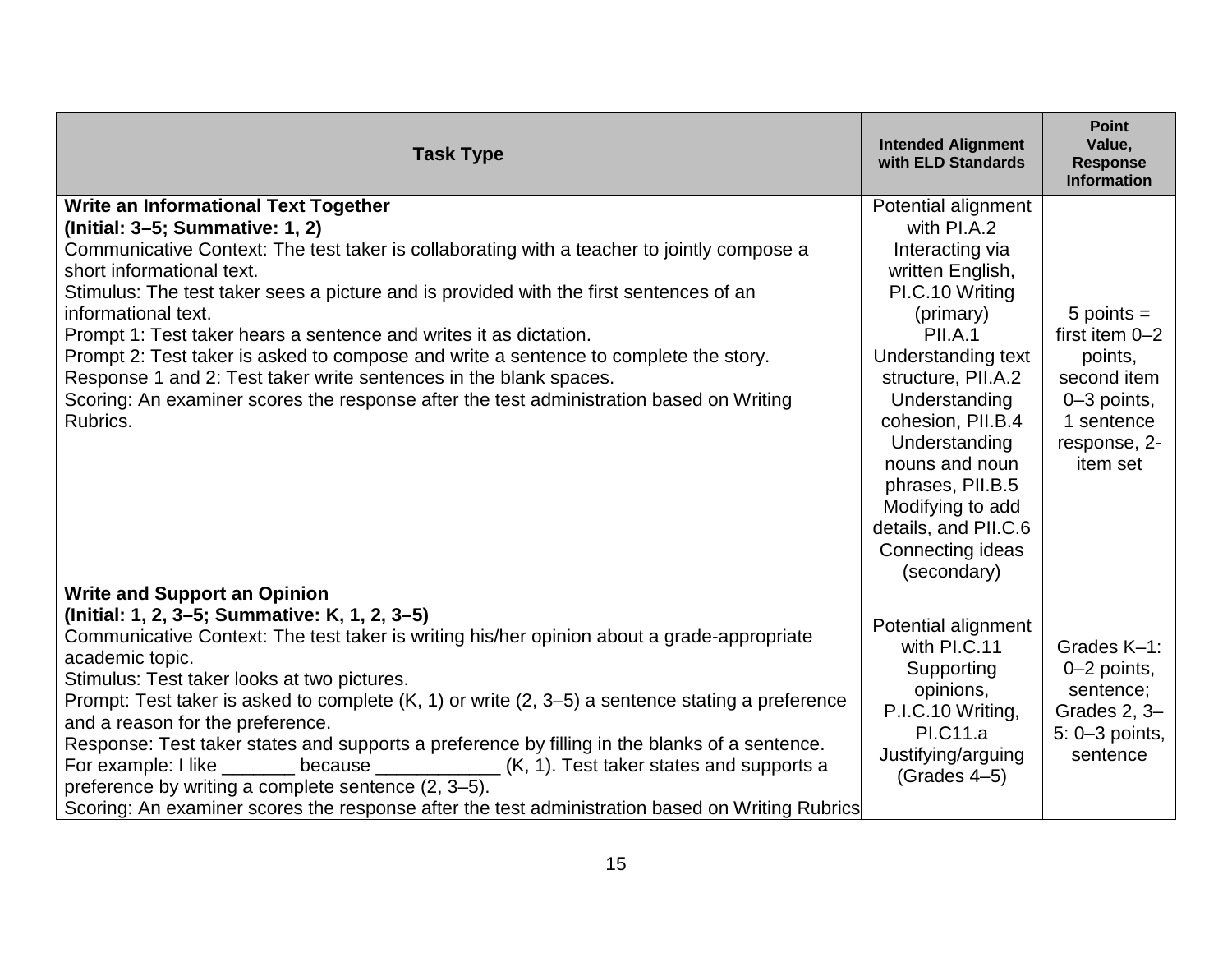| <b>Task Type</b>                                                                                                                                                                                                                                                                                                                                                                                                                                                                                                                                                                                                                            | <b>Intended Alignment</b><br>with ELD Standards                                                                                                                                                                | <b>Point</b><br>Value,<br><b>Response</b><br><b>Information</b> |
|---------------------------------------------------------------------------------------------------------------------------------------------------------------------------------------------------------------------------------------------------------------------------------------------------------------------------------------------------------------------------------------------------------------------------------------------------------------------------------------------------------------------------------------------------------------------------------------------------------------------------------------------|----------------------------------------------------------------------------------------------------------------------------------------------------------------------------------------------------------------|-----------------------------------------------------------------|
| <b>Label a Picture-Sentence</b><br>(Initial: 3-5; Summative: 2, 3-5)<br>Communicative Context: The test taker looks at a picture and writes a brief description<br>(sentence) about what is happening.<br>Stimulus: The test taker sees an image. The image shows an easily depicted, common action.<br>Context, contents, and expected vocabulary are grade appropriate.<br>Prompt: The test taker is instructed to write a sentence describing the picture.<br>Response: The test taker writes a sentence to describe the picture.<br>Scoring: An examiner scores the response after the test administration based on Writing<br>Rubrics. | Potential alignment<br>with PI.C10.b<br>Writing, PI.C12<br>Selecting language<br>resources (primary)<br>PI.C.12b Selecting<br>language<br>resources, PII.B.4<br>Using nouns and<br>noun phrases<br>(secondary) | $0-3$ points,<br>sentence                                       |
| Read and Respond to a Message (Integrated Skills: Writing with Reading)<br>(Initial: 6-8; Summative: 3-5, 6-8, 9-10, 11-12)<br>Communicative Context: The test taker is answering a written message.<br>Stimulus: The test taker reads a written note, letter, e-mail, or text message asking for help,<br>information, etc. Appropriate graphics should be used to make the message look authentic.<br>Response: The test taker writes an appropriate response to the questions in the message.<br>Scoring: An examiner scores the response after the test administration based on Writing<br>Rubrics.                                     | Potential alignment<br>with PI.A.2<br>Interacting via<br>written English,<br><b>PI.C.11</b><br>Justifying/arguing,<br>PI.C.12 Selecting<br>language resources                                                  | 0-3 points,<br>sentence                                         |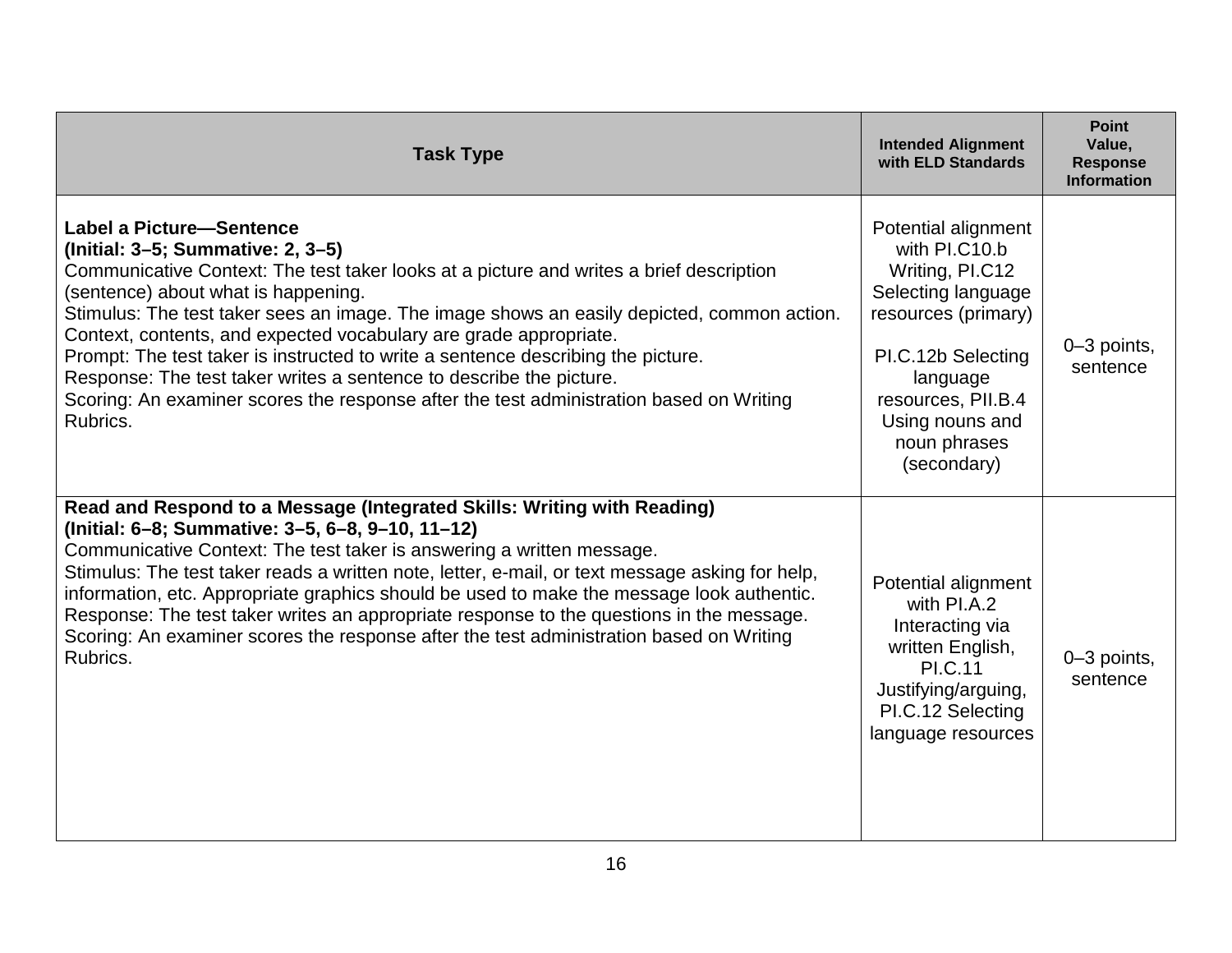| <b>Task Type</b>                                                                                                                                                                                                                                                                                                                                                                                                                                                                                                                                                                                                                                                                                                                                                                            | <b>Intended Alignment</b><br>with ELD Standards                                                                                                                                            | <b>Point</b><br>Value,<br><b>Response</b><br><b>Information</b> |
|---------------------------------------------------------------------------------------------------------------------------------------------------------------------------------------------------------------------------------------------------------------------------------------------------------------------------------------------------------------------------------------------------------------------------------------------------------------------------------------------------------------------------------------------------------------------------------------------------------------------------------------------------------------------------------------------------------------------------------------------------------------------------------------------|--------------------------------------------------------------------------------------------------------------------------------------------------------------------------------------------|-----------------------------------------------------------------|
| <b>Write about an Experience</b><br>(Initial: 6-8; Summative: 3-5, 6-8, 9-10, 11-12)<br>Communicative Context: The test taker is provided with a common topic, such as a favorite<br>celebration or a memorable trip. The test taker is prompted to write about the topic from his/her<br>own personal experience.<br>Stimulus: The test taker is provided with a common topic, such as a favorite celebration or a<br>memorable trip.<br>Prompt: The test taker is prompted to write about the topic.<br>Response: The test taker writes a paragraph about a personal experience.<br>Scoring: An examiner scores the response after the test administration based on Writing<br>Rubrics.                                                                                                   | <b>CELDT</b> alignment<br>report shows<br>alignment with<br>PI.C.10.b Writing<br>(Grades 3-12)                                                                                             | 0-4 points,<br>paragraph                                        |
| Write about Academic Information (Integrated Skills: Writing with Reading)<br>(Summative: 6-8, 9-10, 11-12)<br>Communicative Context: The test taker is describing graphic information for a group project.<br>Stimulus: A member of the group has compiled information for a group project and created a<br>graphic organizer.<br>Prompt: In the first question, the test taker is asked about an important detail. In the second<br>question, the test taker is asked to make a comparison between group results or describe an<br>overall trend in the results.<br>Response: The test taker answers two questions to provide important information from the<br>graphic organizer.<br>Scoring: An examiner scores the response after the test administration based on Writing<br>Rubrics. | Potential alignment<br>of first question with<br>PI.C.10.b Writing;<br>second question to<br>PI.A.2 Interacting<br>via written English<br>(as well as math<br>and/or science<br>practices) | 2 items x<br>$0-3$ points =<br>6 points,<br>sentence            |